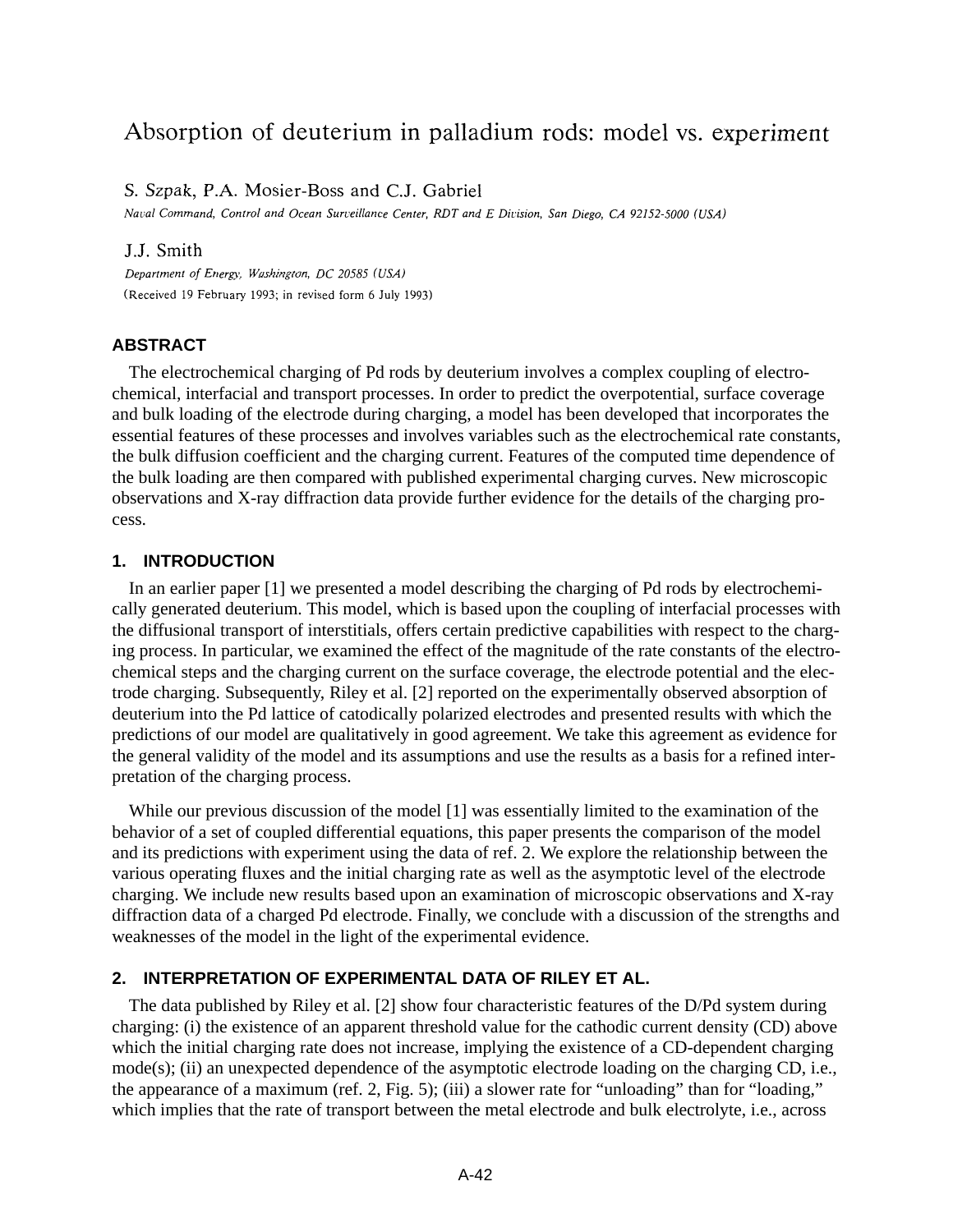the interphase, depends on the direction—an unlikely situation for diffusion control; (iv) an initial charging rate that depends, for the most part, inversely on the diameter of the Pd electrode.

In their interpretation, by assuming diffusion control, Riley et al. have considered only events occurring in the electrode interior and have disregarded the influence of a non-autonomous interphase on the charging process. In what follows, we discuss their data in the context of our model and offer a somewhat different interpretation from that provided in ref. 2, showing that (i) and (ii) are natural consequences of the model while (iii) and possibly (iv) require the presence of more complex mechanisms.

In the interpretation of the charging data of ref. 2, it is convenient to introduce the concept of the charging efficiency for a cylindrical electrode of radius *r*, defined here as the ratio of the absorbed deuterium to that which is generated by electrolysis at a current density *j* within a time interval  $\Delta t$  and given by

$$
\epsilon = \frac{Z_m F}{2} \frac{r}{j} \frac{\Delta Q}{\Delta t} \tag{1}
$$

where  $Z_m$  is the maximum number of available sites per unit volume,  $F$  is the Faraday constant and *Q* is the corresponding change in the loading ratio *Q* of deuterium to palladium, conveniently expressed in terms of the D/Pd atomic ratio since *Zm* is taken here to be the number density of Pd. The first factor on the right-hand side in eqn. (1) is a constant (equal to  $5.45 \times 10^3$  C cm<sup>-3</sup> for a Pd electrode) independent of the manner in which the experiment is carried out; the second factor is controlled by the investigator. The third factor is the measured charging rate and reflects the time dependence of the charging efficiency  $\varepsilon$  for an experiment. The initial charging efficiency characterizes the interphase processes independently of the electrode geometry, so that the initial charging rate varies with *r* as  $1/r$ . This relationship is independent of the details of the model.

The processes associated with the electrolytic charging of the Pd electrode are shown in Fig. 1. As indicated, there are six fluxes in operation, resulting in a large number of governing parameters. Because of the large number of parameters involved, the predicted results are not necessarily computed with the same values of CD or electrode radius as those for which the experiments were done. Rather, a limited number of values are chosen to illustrate possible model behavior, with the idea in mind that a more elaborate procedure for choosing the model parameters could produce a better experimental fit if in fact the model does exhibit the proper behavior.

The model parameters that we have used here are listed in Table 1. Several of the parameters differ from those used earlier in ref. 1 where we provided a qualitative description of Pd/D charging. In this paper, in order to obtain agreement with the experimental data reported in ref. 2, we have chosen model parameters accordingly. Of particular significance are the changes in  $\Gamma_m$ ,  $\theta_0$  and  $\xi_0$ . The surface density of sites,  $\Gamma m$ , was taken to be 0.005 of the maximum number of surface sites consistent with our choice of Zm. The initial values of surface coverage and bulk loading,  $\theta_0$  and  $\xi_0$ , were chosen to be consistent with the observation of Riley et al. [2] that the equilibrated loading is essentially zero.

## **2.1. Threshold CD; Charging Efficiency; Asymptotic Charging Level**

Using the parameters in Table 1 and the diffusion coefficient for  $\beta$ -PdD, the results of model calculations for a cylindrical electrode of radius 0.05 cm charged at current densities ranging from 30 to 240 mA cm-2 are shown in Figs. 2 and 3. It is seen that the calculated charging curves reproduce well the experimental data reported in ref. 2, Fig 5. In particular, Fig. 2 is a family of charging curves as a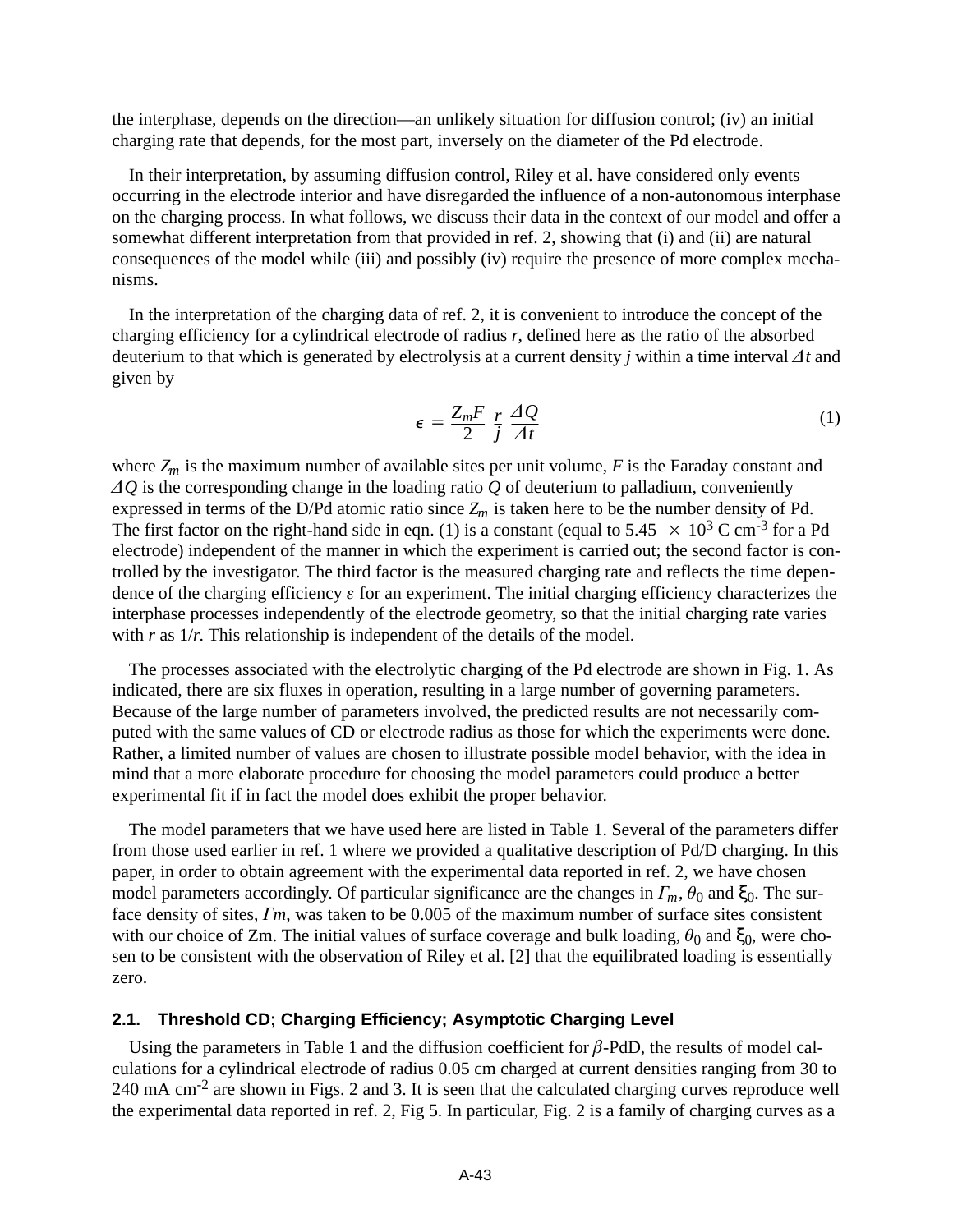

**Figure 1.** Concept of the Pd/D<sub>2</sub>O interphase [1,5,7]: a, adsorption layer; t, charge transfer layer; e, surface dividing the interphase and the bulk electrode; l, lattice; j, total current; H.H., Heyrovsky-Horiuti path; T, Tafel path; V, Volmer path: j<sub>4</sub> and j<sub>-4</sub>, adsorbed–adsorbed exchange; l, non-autonomous interphase region.

| Parameter           | Value                                                                 |
|---------------------|-----------------------------------------------------------------------|
| [D, O]              | $5.5 \times 10^{-2}$ mol cm <sup>-3</sup>                             |
| $[OD^-]$            | $1.0 \times 10^{-4}$ mol cm <sup>-3</sup>                             |
| $[D_2(s)]$          | $8.3 \times 10^{-7}$ mol cm <sup>-3</sup>                             |
| $k_1$               | $1000 \text{ cm}^3 \text{ mol}^{-1} \text{ s}^{-1}$                   |
| $k_{2}$             | $100 \text{ cm}^3 \text{ mol}^{-1} \text{ s}^{-1}$                    |
| $k_3$               | $1000 \text{ cm}^2 \text{ mol}^{-1} \text{ s}^{-1}$                   |
| $k_4$               | $1.0 \times 10^{7}$ cm <sup>3</sup> mol <sup>-1</sup> s <sup>-1</sup> |
| $Z_{\rm m}$         | 0.113 mol cm <sup><math>-3</math></sup>                               |
| $\varGamma_{\rm m}$ | $1.4 \times 10^{-11}$ mol cm <sup>-2</sup>                            |
| $\overline{C}$      | $4.0 \times 10^{-3}$ F cm <sup>-2</sup>                               |
| $\alpha$            | 0.5                                                                   |
| β                   | 0.3                                                                   |
| $\theta_0$          | $1.0 \times 10^{-5}$                                                  |
| $\zeta_0$           | $5.0 \times 10^{-5}$                                                  |
| $\overline{N}$      | 10                                                                    |

**Table 1**. Input data for model calculation (cf ref. 9).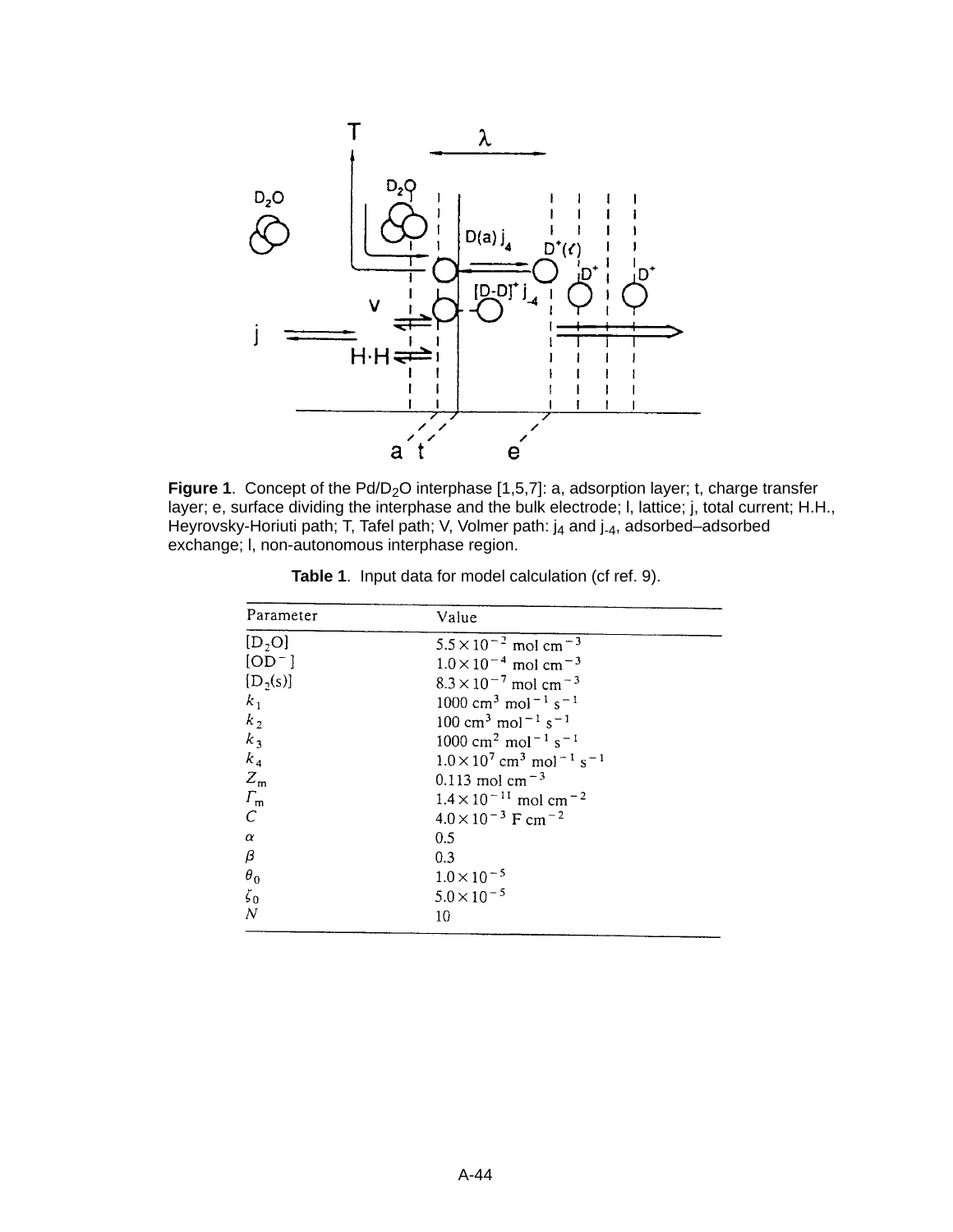

**Figure 2**. Model calculation of loading curves as a function of current density: electrode radius 0.05 cm; current densities are indicated in mA cm<sup>-2</sup>; diffusion coefficient 1.6  $\times$  10<sup>-6</sup> cm2 s-1, other parameters are listed in Table 1.



**Figure 3**. Model calculations as a function of current density: a, initial charging efficiency; b, asymptotic loading level; electrode radius 0.05 cm; diffusion coefficient 1.6  $\times$  10<sup>-6</sup> cm<sup>2</sup> s<sup>-1</sup>; other parameters are listed in Table 1.

function of CD and illustrates that the model predicts a saturation of the initial charging rate. Figure 3, curve A plots the initial charging efficiency calculated by eqn. (1) and Fig. 3, curve B the asymptotic loading level obtained from the curves of Fig. 2. The model predicts a brief period of rapidly varying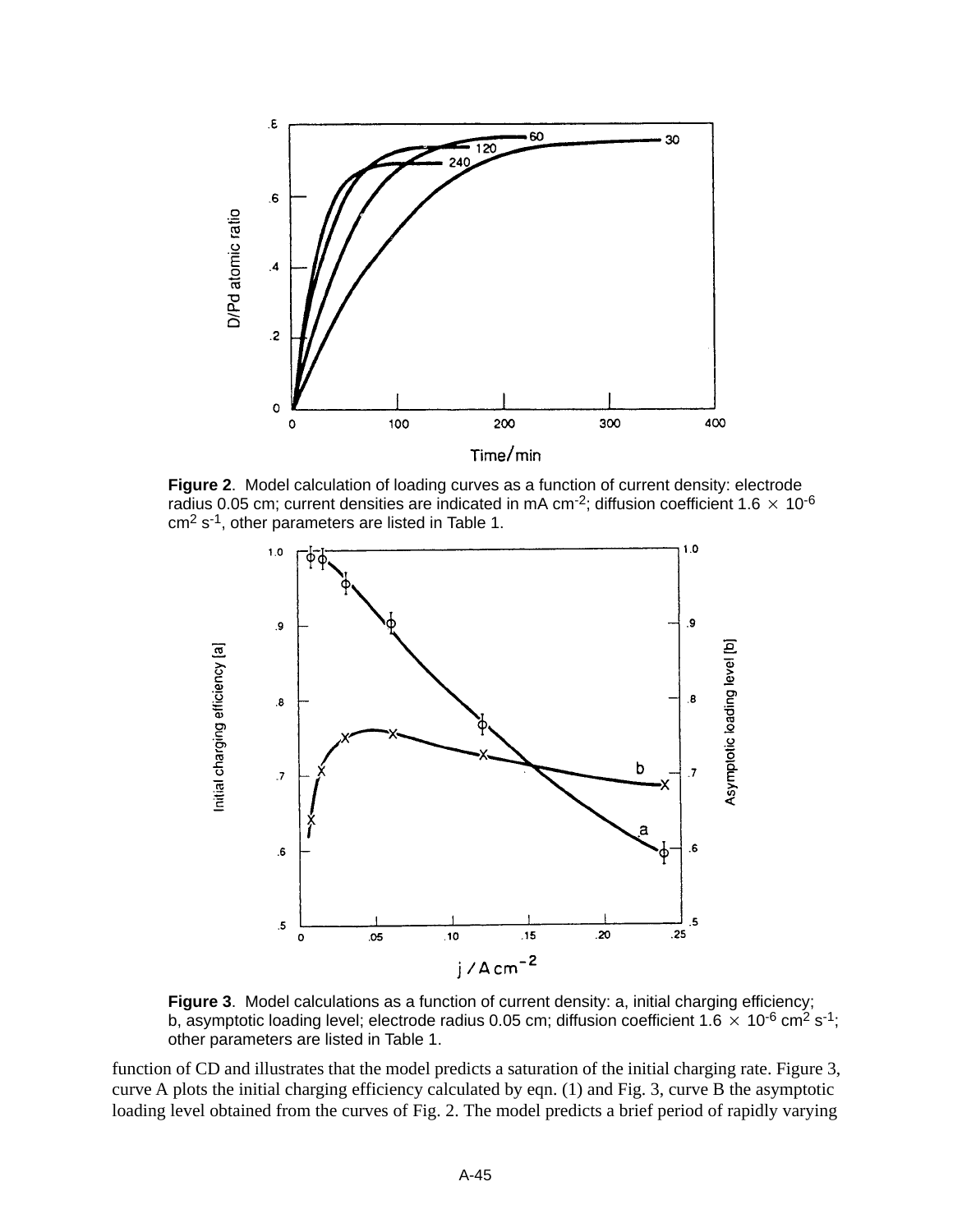charging rate, depending on the electrode capacitance, which would not be observable experimentally, therefore the initial charging rates used in eqn. (1) were obtained graphically from expanded versions of the data shown in Fig. 2 and consequently contain a measurement error. In terms of the model, what has been referred to in ref. 2 as a threshold effect in the charging rate wit increasing CD may in reality be a saturation of the charging rate caused by a decrease in the effectiveness of the Volmer path with respect to the Heyrovsky–Horiuti path for charge transfer, coincidentally resulting in a charging efficiency that appears to be inversely proportional to the current density. Further, the maximum in the measured loading curve asymptotic levels as a function of CD, i.e., characteristic feature (ii) (see Fig. 3 and eqn. (II) of ref. 1), probably results from the same shift in the charge transfer rather than from changes in the Tafel path or the absorption of deuterium, since only the Volmer and Heyrovsky–Horiuti paths (eqn. (I) and (II) of ref. 1 respectively) exhibit a CD (overpotential) dependence.

It is of interest to note that earlier calculations that did not include desorption (the Heyrovsky– Horiuti path) showed an instability in the computed overpotential, suggesting that the shift in balance between adsorption and desorption plays an essential role in the electrode charging. However, a direct computation of the charging currents for the two paths, which we have not done, would be desirable to clarify this behavior.

## **2.2. Electrode Loading vs. Unloading**

Evidence of an active interphase is provided by the difference in the loading and unloading rates and the incomplete unloading which leaves 0.1–0.15 D/Pd remaining, i.e., characteristic feature (iii). This behavior is not consistent with diffusion control. The observed asymmetry between the loading and unloading time dependences would not be predicted by a linear diffusion model. Such a model would be analogous to ordinary diffusion with constant initial bulk concentration, yielding a solution that is the product of a time-dependent factor containing geometrical information, but not initial conditions, and a function of the difference between the initial bulk concentration and the surface concentration (see e.g. eqn. 2.4.1. of ref. 3, p. 97). Although this asymmetry would be consistent with surface control as predicted by the model if e.g.,  $k_{-4} \gg k_4$  in eqn. (IV) of ref. 1, this choice does not reproduce well the other characteristic features (i) and (ii) and fails to predict incomplete unloading. Further, this asymmetry cannot be explained by diffusion alone even if  $D_{\alpha} < D_{\beta}$  by about an order of magnitude [4] because of the required continuity of flux across the  $\alpha \rightarrow \beta$  dividing plane. The continuity of flux and the low D/Pd ratio for the  $\alpha$  phase would result in a very thin  $\alpha$  region that can be identified with the interphase itself. Consequently, another mechanism(s) must be considered in seeking the explanation for this observation. For example, the incomplete unloading at a CD of 60 mA  $\text{cm}^{-2}$  or larger may be due to blocking of the electrode surface by an oxide layer in as much as the applied current would exceed the diffusion current associated with the transport of absorbed deuterium out of the Pd lattice.

Evidently there exists a mechanism(s) that causes the absorbed deuteirum to affect the loading and unloading rates differently. If we assign an active role to the interphase as suggested by the surface morphology (see the subsequent discussion of the interphase), then a mechanism is provided. To illustrate this, the electro-chemical potential of the adsorbed deuterium contains a contribution resulting from the electrode overpotential while that in the bulk is affected by contributions involving the electronic as well as mechanical interactions. Upon current reversal (during unloading) the magnitude of the driving force may be different and the asymmetry would follow naturally.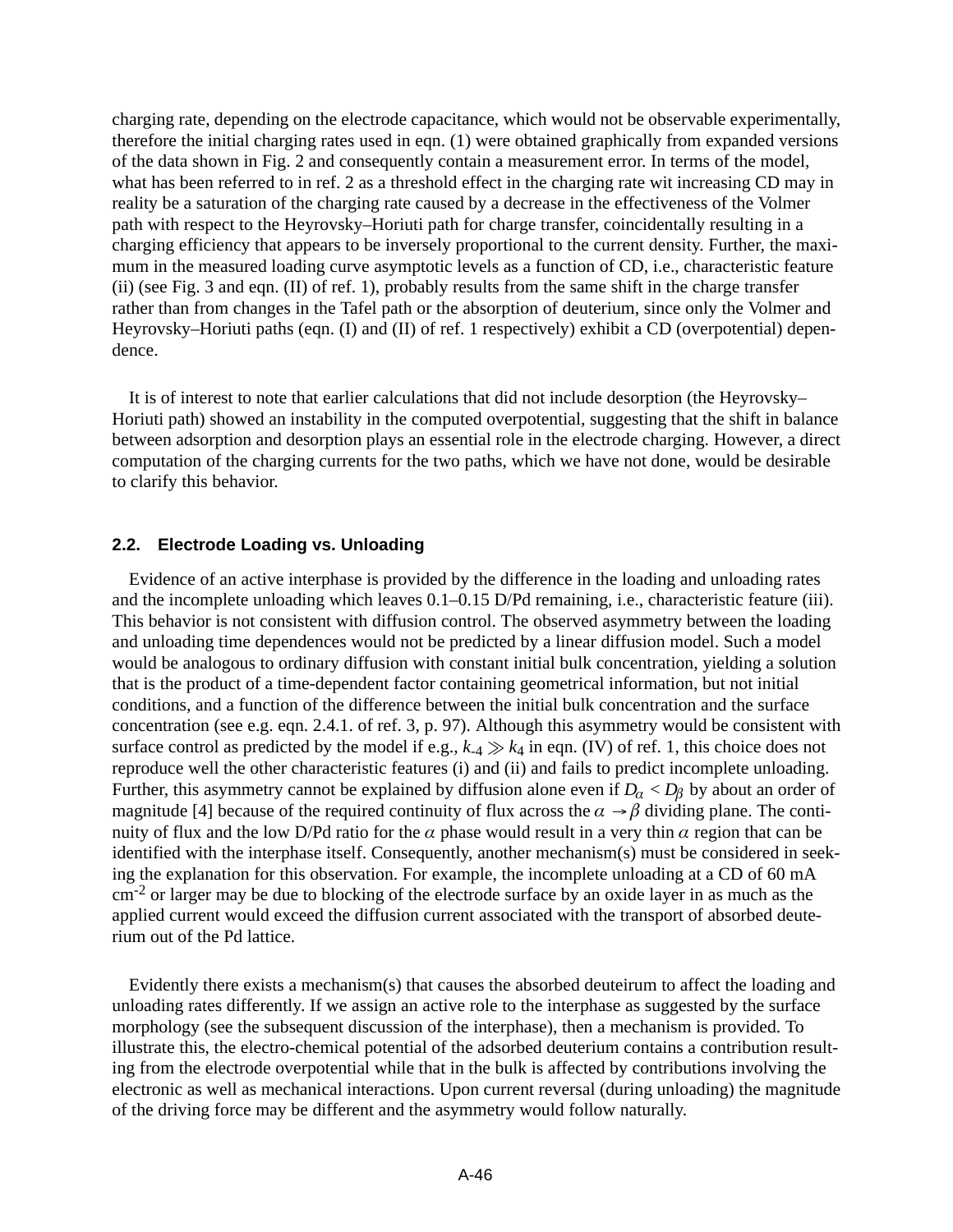### **2.3. Effect of Electrode Radius**

The effect of the electrode radius on the calculated charging curves is shown in Fig. 4, where the diffusion coefficient for  $\beta$ -PdD was used. It illustrates agreement with the experimental data (see ref. 2, Fig. 6) except for the electrode with a radius of 0.1 cm. The anomaly in the latter concerns the initial portions of the measured charging curves for which there is no observed difference in slope between the data for radii of 0.05 and 0.1 cm, requiring that the initial charging efficiency be proportional to the electrode radius—an unrealistic condition. Otherwise, eqn. (1), which predicts the slopws of the charging curves to have a 1/*r* dependence initially, is well satisfied. All three calculated curves exhibit an initial charging efficiency of 0.78, whereas the measured curves of ref. 2, Fig. 6 show an initial charging efficiency of about 0.8 for the 0.05 and 0.2 cm radii data and a unrealistically high value of about 1.6 for the 0.1 cm radius data. Because the reduction rates have no dependence of the asymptotic charging level on the radius of the electrode and apparently none is observed.



**Figure 4**. Model calculation of loading curves as a function of electrode radius: a, 0.05 cm; b, 0.1 cm; c, 0.2 cm; current density 120 mA cm<sup>-2</sup>; diffusion coefficient 1.6  $\times$  10<sup>-6</sup> cm<sup>2</sup> s<sup>-1</sup>; other parameters are listed in Table 1.

#### **2.4. Electrode-Loading Mode**

Participation of the interphase in the course of the electrode charging can be examined numerically by changing the value of the diffusion coefficient used in the model computations. As the diffusion coefficient is made smaller, a shift to transport control must occur. The effect of varying the diffusion coefficient on the charging curves is illustrated in Fig. 5. At the highest CD a significant change is noted in the shape of the charging curve for the diffusion coefficient of  $1.6 \times 10^{-7}$  cm<sup>2</sup> s<sup>-1</sup>. In contrast, at the lower CDs only a small change is achieved for the same changes in the diffusion coefficient, indicating a relative increase in surface control at lower CD as expected. This further indicates that a transition between diffusion and surface control occurs within the practical range of current densities at the diffusion coefficient operable in the system. A comparison with Fig. 5 of ref. 2 suggests that the observed charging rates were limited by diffusion at CDs of 60 mA cm<sup>-2</sup> and greater, while for lower CDs the limitation may have been the surface reactions.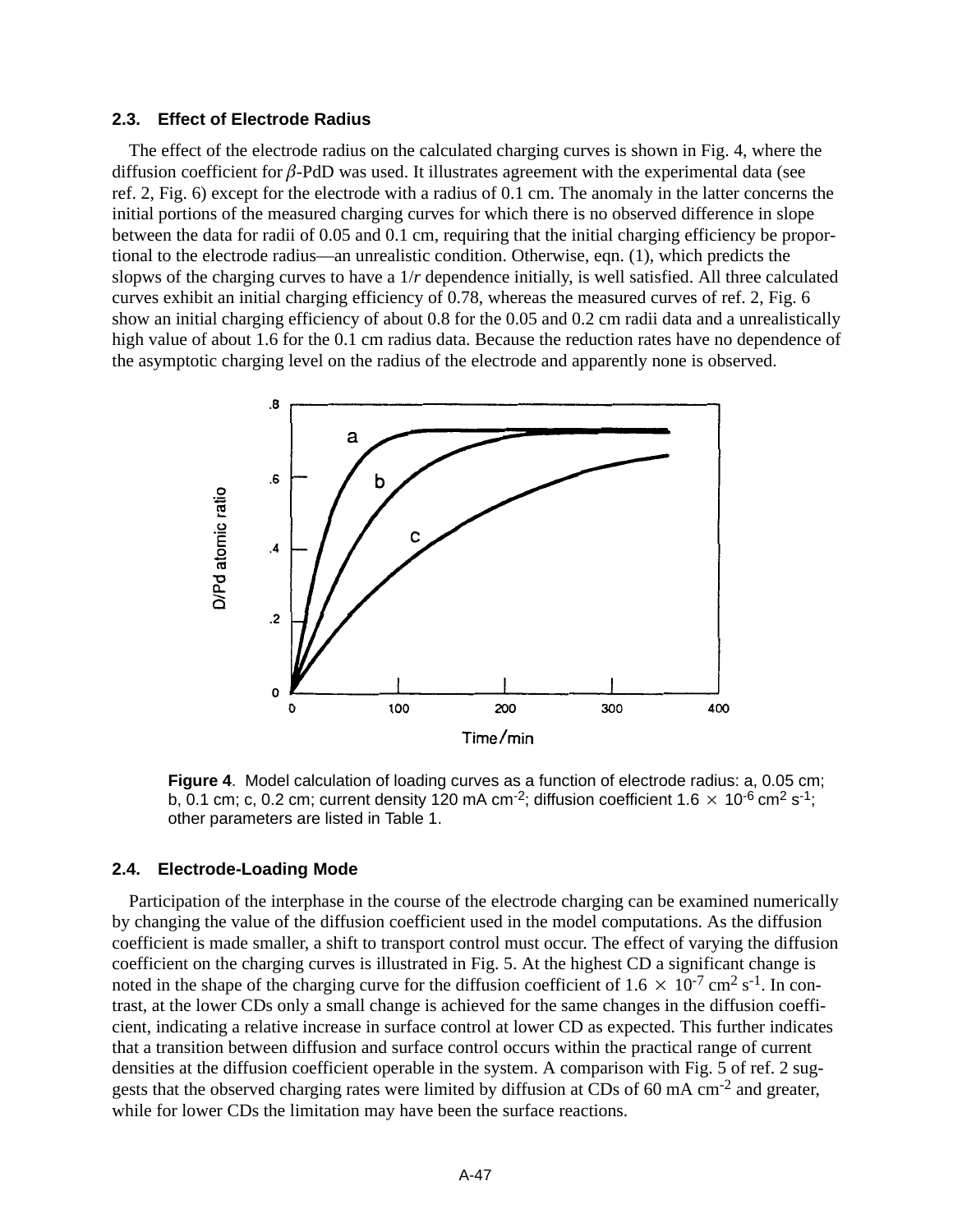

**Figure 5.** Model calculation of loading curves for current densities  $j/mA$  cm<sup>-2</sup> and diffusion coefficients D/cm<sup>2</sup> s<sup>-1</sup>: a, j = 240, D = 1.6  $\times$  10<sup>-5</sup>; b, j = 240, D = 1.6  $\times$  10<sup>-6</sup>; c, j = 240, D = 1.6  $\times$  10<sup>-7</sup>; d, j = 15, D = 1.6  $\times$  10<sup>-5</sup>; e, j = 15, D = 1.6  $\times$  10<sup>-6</sup>; f, j = 15, D = 1.6  $\times$  10<sup>-7</sup>; electrode radius 0.05 cm; other parameters are listed in Table 1.

Figure 5 also indicates that a more realistic treatment of the bulk diffusion to include differences in diffusion coefficients for  $\alpha$ - and  $\beta$ -PdD would not predict significantly different charging curves except at higher CDs, where there is diffusion control of the charging process.

## **3. EVOLUTION OF THE PDD/D<sub>2</sub>O INTERPHASE**

The surface inhomogeneity with regard to the absorption of hydrogen isotopes and the composition of the interphase, as revealed by X–ray diffraction spectroscopy, provide further evidence for the active participation of the interphase in the course of charging–discharging processes. The experimentally observed difference in the loading and unloading rates and the presence of residual deuterium in the Pd electrode suggest that other processes, beyond those contained in the model, play a significant role.

#### **3.1. Surface Inhomogeneity**

The active participations of the Pd surface manifests itself as inhomogeneous changes in the surface morphology of Pd electrodes during their prolonged exposure to evolving hydrogen and deuterium as reported by Rolison et al. [5]. Another way to demonstrate the inhomogeneity of a Pd surface, particularly with regard to absorption, is to view it using Nomarski optics [6] so that regions of preferred absorption can be differentiated. An example of the experimental arrangement is illustrated in Fig. 6. A Pd wire, heat treated at the recrystallization temperature to ensure large grains, was mounted in an epoxy resin, polished (diamond paste on silk followed by a light polish with 0.05 m Al 2O3 on microcloth) and etched (anodic etch in 50% HCl). A hole was drilled through which a Pt counterelectrode was inserted and the cell was closed with a thin Mylar film. The so–constructed cell was connected to a power source and placed in a metallograph (Leco Neophot 21) equipped with Nomarski optics. Images of the electrode surface were continuously recorded on videotape. The observed changes within a single grain, which is outlined, are illustrated in Fig. 7. It is unlikely that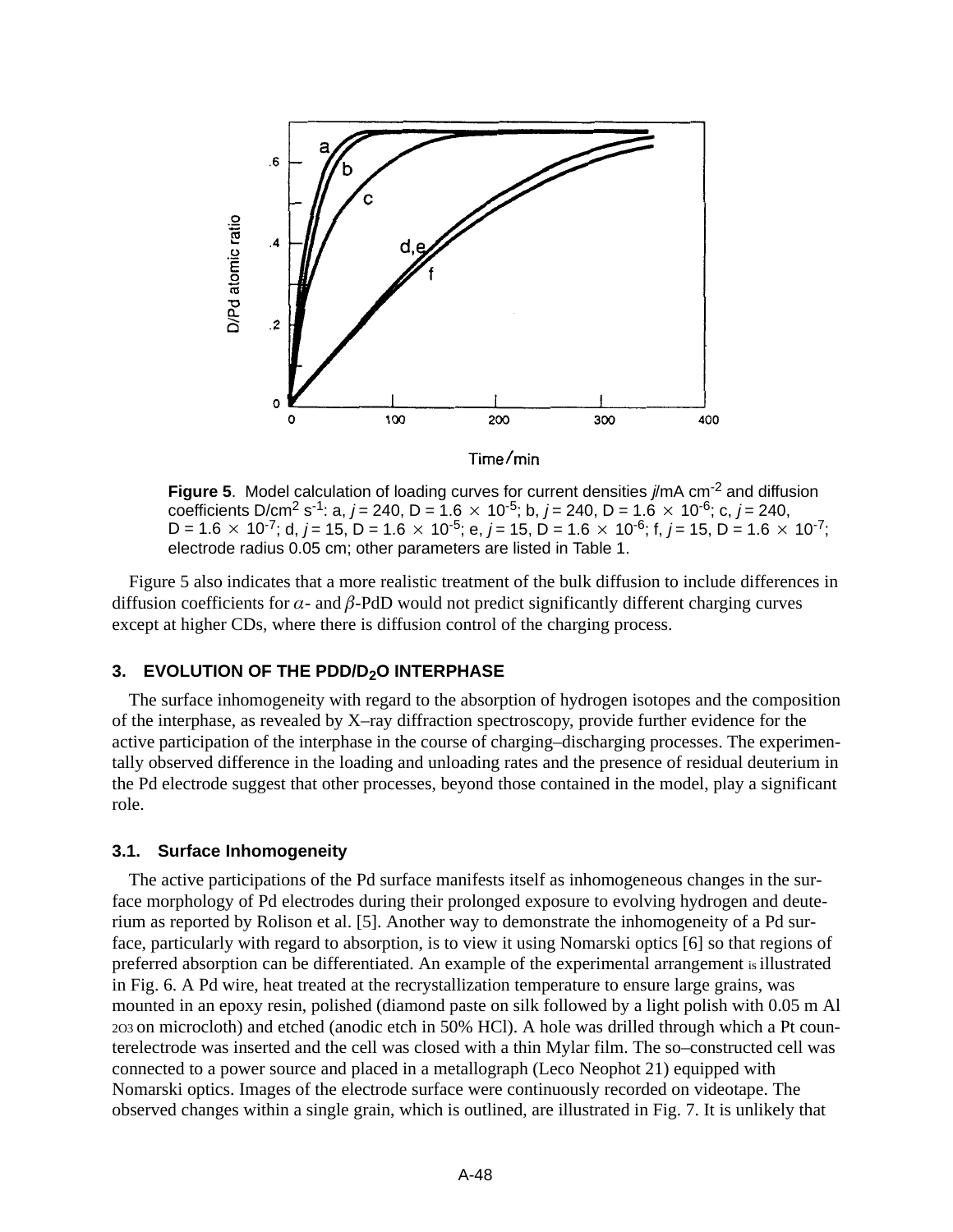

**Figure 6**. Electrolytic cell for examination of an electrode surface by Nomarski optics: A, Pt counterelectrode; B, Cu wire spot welded to a Pd electrode; C, etched Pd surface; D, Mylar film.



**Figure 7**. Preferred locations of  $D_2$  penetration into a single Pd grain as obtained by electronic subtraction of Nomarski images. After cathodically charging the Pd electrode at 5 mA for 30 min, an image was recorded. This image was digitized and the image of the grain at rest potential was subtracted out. The subtracted image is shown with the individual grain outlined. The magnification of the microscope is X 400.

the changes observed in the grain can be attributed to the surface or near–surface cracking that has been found after long charging times at high current densities [7]. Rather, these changes are attributed to localized volume extension and indicate that even within a single grain there are preferred sites of absorption—a conclusion also reached by Rolison et al. [5].

## **3.2. Supercharged Region**

The present model employs a simple, passive interphase. In actuality, as indicated by Bucur and Bota [8], the H atoms accumulate in the interphase, i.e. a supercharged region exists. To explore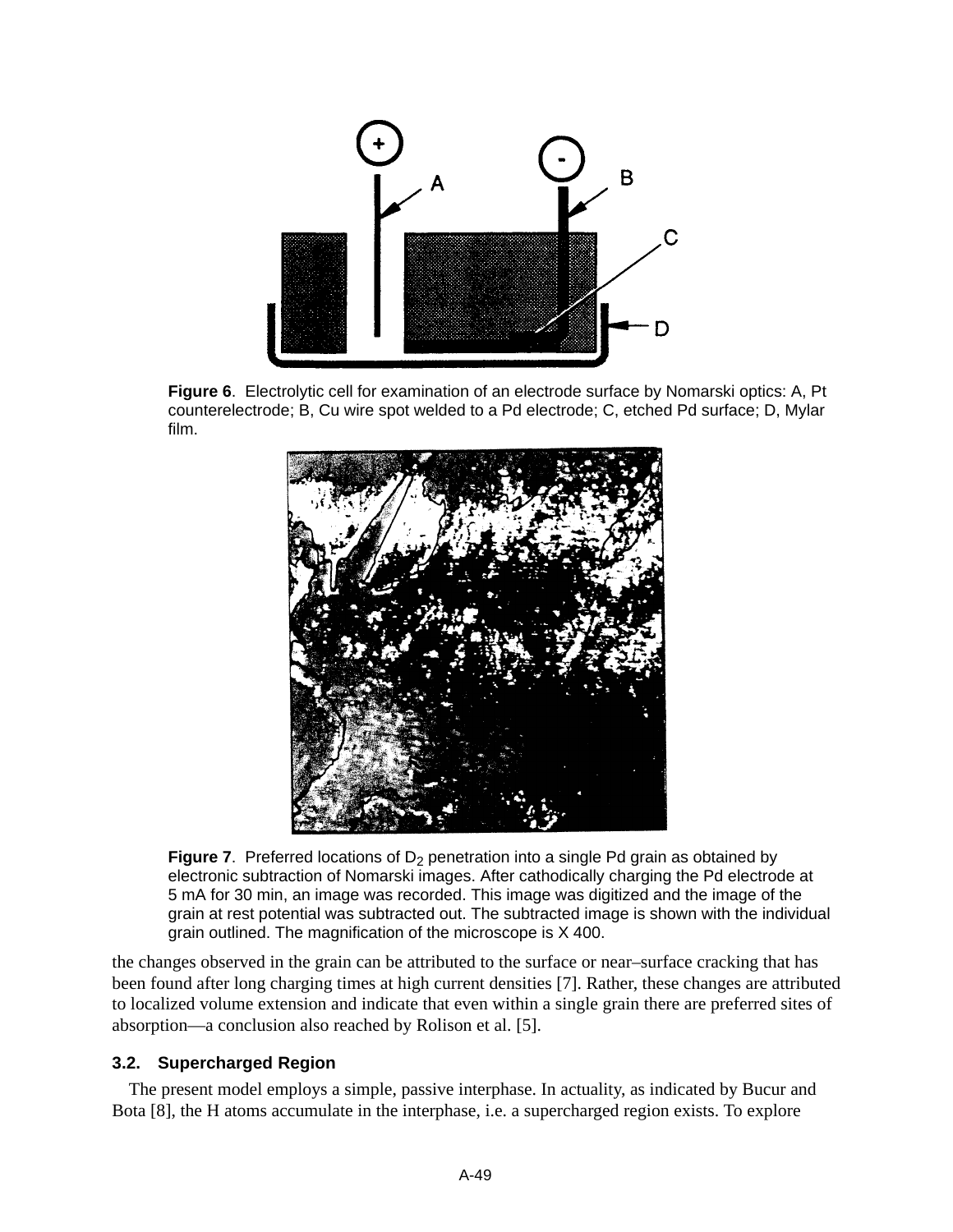further the  $Pd/D_20$  interphase, we examined the time evolution of the in situ X–ray spectra covering a rather narrow  $2\theta$  range from  $35^\circ$  to  $55^\circ$ . For this purpose a cell, shown in Fig. 8, connected to a potentiostat (PAR model 363) was placed in an X–ray diffraction system (Rigaku RU 200 H). The cell body and stem, on to which a Pd foil (Cu clad on one side to ensure containment of the deuterium) was attached, were constructed out of a chemically inert material (TPX). The cell was provided with a thin polyethylene window, which minimized scattering of the X–rays, and a small hole in the top of the cell body, which permitted both the escape of gas and the addition of electrolyte as needed. The cell was assembled in a dry box.



**Figure 8**. Electrolytic cell for in situ X-ray spectroscopy; A, polyethylene window; B, electrolyte cavity; C, cell body (TPX); D, Pt counterelectrode; E, Pd foil; F, Pd reference electrode.

Figure 9 shows the diffraction spectra for the Pd foil at rest potential (spectrum A) and at subsequent times and potentials (spectra B—E). At rest potential the polycrystalline Pd foil exhibits two peaks: one at  $40.377^{\circ}$  and another at  $46.924^{\circ}$  due to reflections from the 200 and 111 planes respectively. After 2 h of charging at 1.5 V negative overpotential, during which the electrode appearance had not changed, new peaks at 37.758 $^{\circ}$  and 45.025 $^{\circ}$  emerged, indicating formation of the  $\beta$ -PdD phase (spectra B and C). Comparison of the ratios of the 111 peaks to the 200 peaks for the Pd and  $\beta$ –PdD phase leads to the conclusion that deuterium preferentially enters the Pd lattice through the 111 sites. This conclusion agrees well with that based on theoretical calculations [9]. With prolonged charging, the silvery color of metallic palladium changed to black. After 24 h of charging, the recorded spectrum shows only two peaks attributed to the  $\beta$ -PdD phase (spectrum E). The 111 and 200 reflection peaks have shifted to lower values, indicating further expansion of the lattice. With continued charging, these peaks have broadened (spectra D and E) but their peak positions have stayed relatively constant. We interpret both this broadening and the shift to lower  $2\theta$  angles as indicating the presence of a supercharged layer.

## **4. STRENGTHS AND WEAKNESSES OF THE MODEL**

Models are used both to simulate a complex reality by simpler arrangements and to display the essential features of a physical system. Often even a simplified model clarifies the interpretation of ambiguous data and avoids lengthy calculations that might be irrelevant to the problem considered. In the present case even our simple model indicates that the observed charging behavior of Pd electrodes cannot be explained solely by the diffusion characteristics of deuterium in the bulk but must include consideration of the surface reactions as well. This is especially true at lower CDs.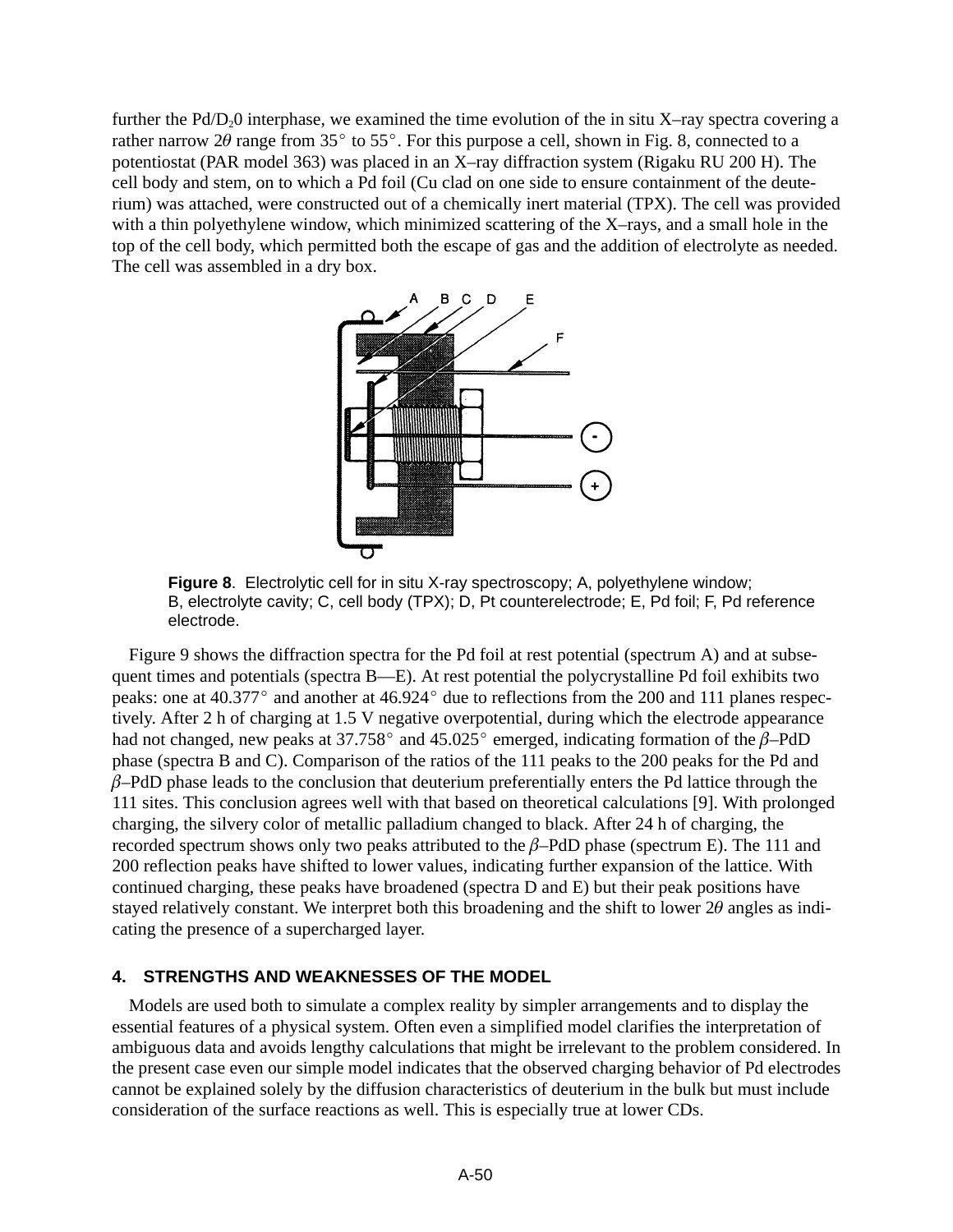

**Figure 9**. Progress in electrode loading by X-ray spectra: A, metallic Pd; B and C, transition from metallic to  $\beta$ -PdD phase; D and E,  $\beta$ -PdD phase (see text for overpotentials and charging times).

We have applied a model where the structure of the interphase as well as the operating driving forces are determined by participating processes occurring in both contacting phases. However, we have treated the interphase as a passive element, i.e. in effect assuming that the surface is homogeneous with respect to the chemical potential. Such an assumption is not realistic (see Fig. 7), although it might be justified on the basis of the existence of the supercharged region. Clearly an assumption of uniform surface coverage of the Pd rod cannot be made. Even so, the model does remarkably well in predicting a saturation of the initial charging rate and a non–monotonic dependence of the asymptotic charging level on CD. The time required to obtain a full charge is also predictable with reasonable model parameters. This model provides a framework within which questions such as the relative influence of the Volmer and Heyrovsky—Horiuti charge transfer paths as a function of CD can be considered.

Although the model does predict some small asymmetry in loading and unloading, it does not appear able to predict as large an effect as was observed and it does not predict the incomplete electrode unloading at all. Evidently, a more realistic model should incorporate an active interphase that will provide mechanisms for asymmetric loading and also explain why the charging rate and level can differ from electrode to electrode.

### **ACKNOWLEDGMENT**

The authors thank Dr. F. Gordon for his enthusiastic support of this project.

## **REFERENCES**

- 1. S. Szpak, C.J. Gabriel, J.J. Smith and R.J. Nowak, J. Electroanal. Chem., 309(1991)273.
- 2. A.M. Riley, J.D. Seader, D.W. Pershing and *C.* Walling, J. Electrochem. Soc., 139(1992)1342.